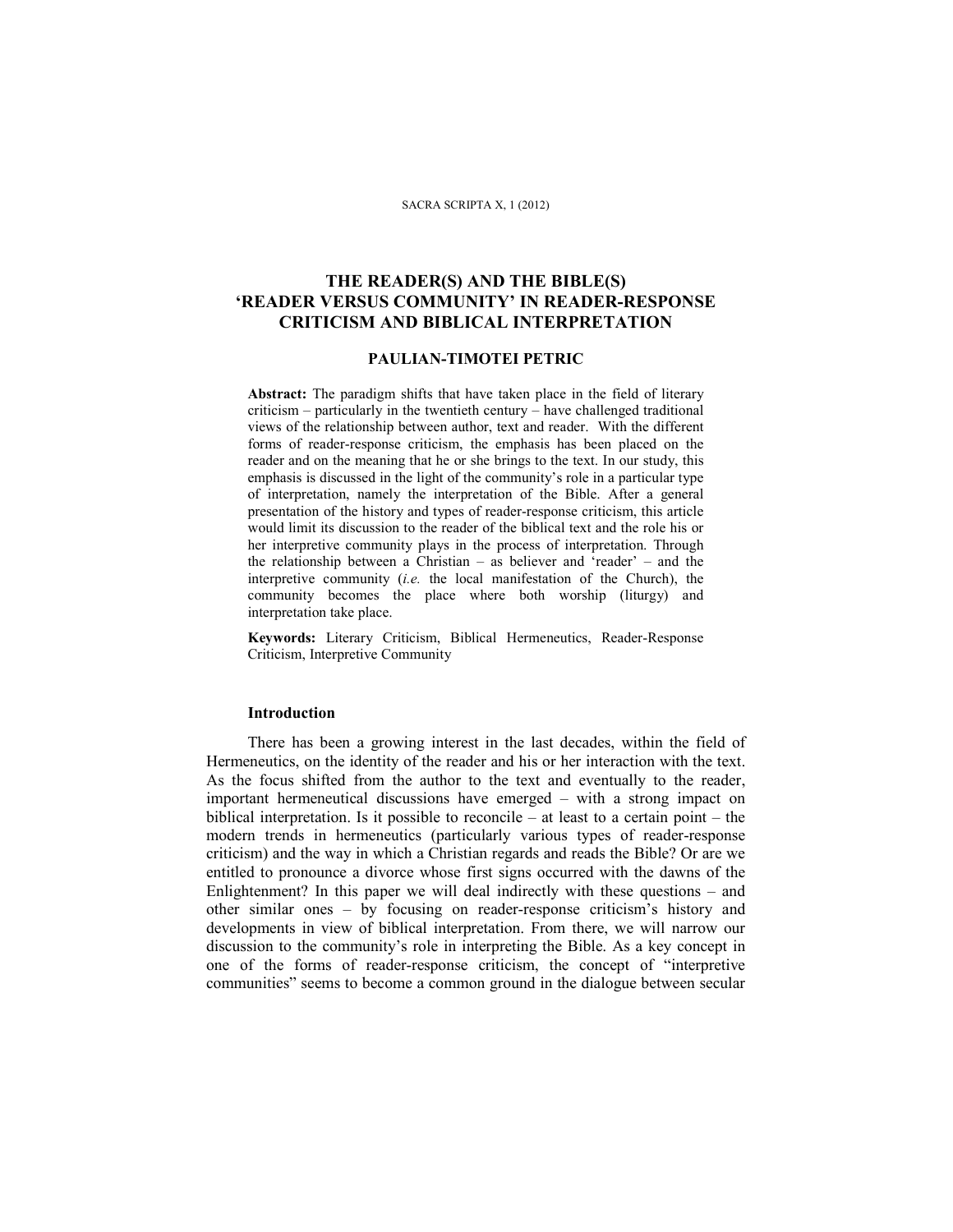and biblical hermeneutics. At least partially, this paper would try to underline both the possibilities and the limits of the emphasis on the community's role in biblical interpretation.

Before turning to that issue, it is necessary to understand the larger context of reader-response theories. Therefore, the first part of the paper deals with the history and the types of reader-response criticism. Then, we will engage in a critical discussion of the movement, underlining several ways in which its agenda contradicts the essential set of beliefs professed by Christians. The second part of our study will be focused on how reader-response critics have viewed the community's role and influence upon the reader in the process of interpretation. In the last section, our analysis will be narrowed to the particular case represented by the relationship between the Christian as reader and believer, and his or her community as the place where both interpretation and worship take place.

## **1. From Author to Reader: History and Developments in Reader-Response Criticism**

## **1.1. From Author to Text**

For most of the human 'interpretive' history, the reading of a text involved almost implicitly the challenge of understanding the mind of the author in the complex network of words, phrases and concepts the author used. This has been in fact a reflection of our basic understanding of language as a means of communication. In the daily life, when we have to understand the words we hear, we seek to know what the context is, to whom they are addressed and, more than anything else, who speaks. With the radical changes that took place during the last two centuries in the field of science, philosophy (particularly epistemology) and linguistics, the primacy of 'authorial' intention has ceased to be as implicit as it was before.

## **Historical Context: A Post-Enlightenment Era**

The limits of our present article do not allow us to trace a detailed history of the 'paradigm' shifts that eventually generated the radical change in which today we read a text. But before turning to the recent history of interpretation, we should refer to several people that marked the post-Enlightenment era.

Particularly three people have been considered as "sources of the modern mind": Francis Bacon, René Descartes and Isaac Newton.<sup>1</sup> Using different methods

<sup>1</sup> L. WILKINSON, "Hermeneutics & the Postmodern Reaction Against the 'Truth'", in E. DYCK (ed.), *The Act of Bible Reading*, Paternoster Press, Carlisle, 1996, 116.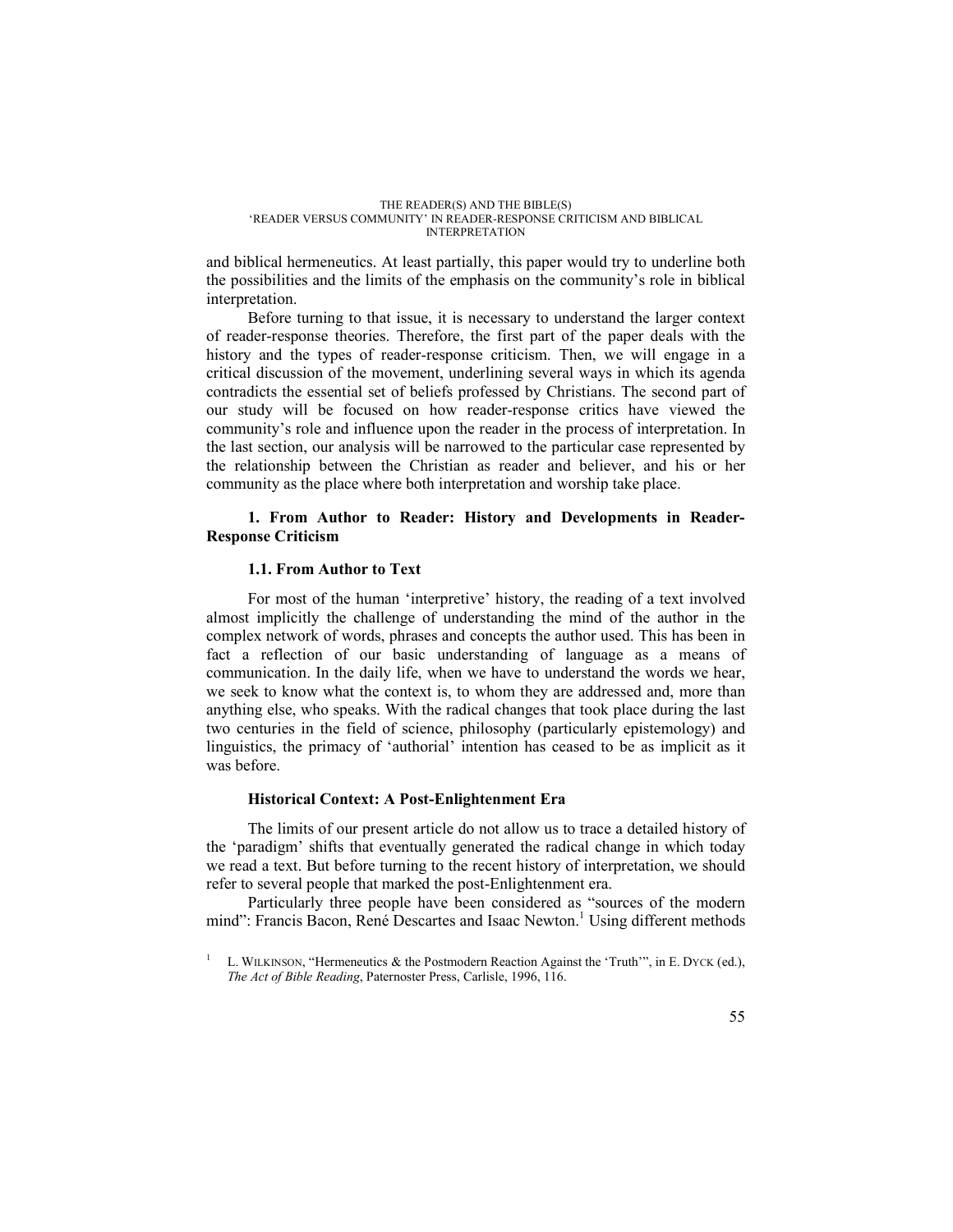to approach reality, all of them believed in the capacity of the human mind to have access to the truth. In Bacon's view, the 'organ of knowledge' is the inductive method that starts with an objective analysis of the facts. Descartes speaks about a total detachment of the mind from what it knows, realizing that he can doubt on every aspect of reality excepting his own thinking. As for Newton, he sees the universe as a mechanism designed to function according to certain laws that can be understood; it is through this understanding that humankind has access to the truth. $^{2}$  But this belief in the capacity to know the truth (and the implicit emphasis on human reason) was to be shattered both at an ideological level (Kant's *Critic*-s, Einstein's theory of relativity) and at a historical level (through the two World Wars). The end of modernity was felt not only in the fields of philosophy and science, but also in the way how people read, wrote and interpreted.

## **New Criticism**

During the 1940s and 1950s, the position of the author came to be questioned by some literary critics. Gradually, a movement took shape that emphasized the "text's verbal form" and pleaded for the autonomy of the text.<sup>3</sup> For the supporters of this view, the concern for the author "leads to 'intentional fallacy", while "questions about the reader lead to the 'affective fallacy".<sup>4</sup> To avoid both of these fallacies, New Criticism - as the movement came to be known made the text to be the governing principle in reading.

For New Criticism, interpretation begins with the text and deals exclusively with the reality of the text. The whole pursue for meaning has to do with understanding the significance of the words in their context. In the interpretive process, the author is cut off from the text and the reader is subjected to the text.<sup>5</sup> But the text proved to be a fragile 'point terminus' in hermeneutics. As the movement developed into different directions, it became clearer that in interpretation the text cannot exist by itself. Without an author to determine and control the interpretation, the text has to be subjected to other constraints; otherwise, meaning would have so many possibilities, than it could hardly be called '*meaning* of a text'.

<sup>2</sup> See WILKINSON, 116-118.

<sup>3</sup> K. J. VANHOOZER, "A Lamp in the Labyrinth: The Hermeneutics of 'Aesthetic' Theology", *Trinity Journal* 8 (NS/1987), 43.

<sup>4</sup> K. J. VANHOOZER, "A Lamp in the Labyrinth...", 43.

<sup>5</sup> K. J. VANHOOZER, "A Lamp in the Labyrinth...", 43.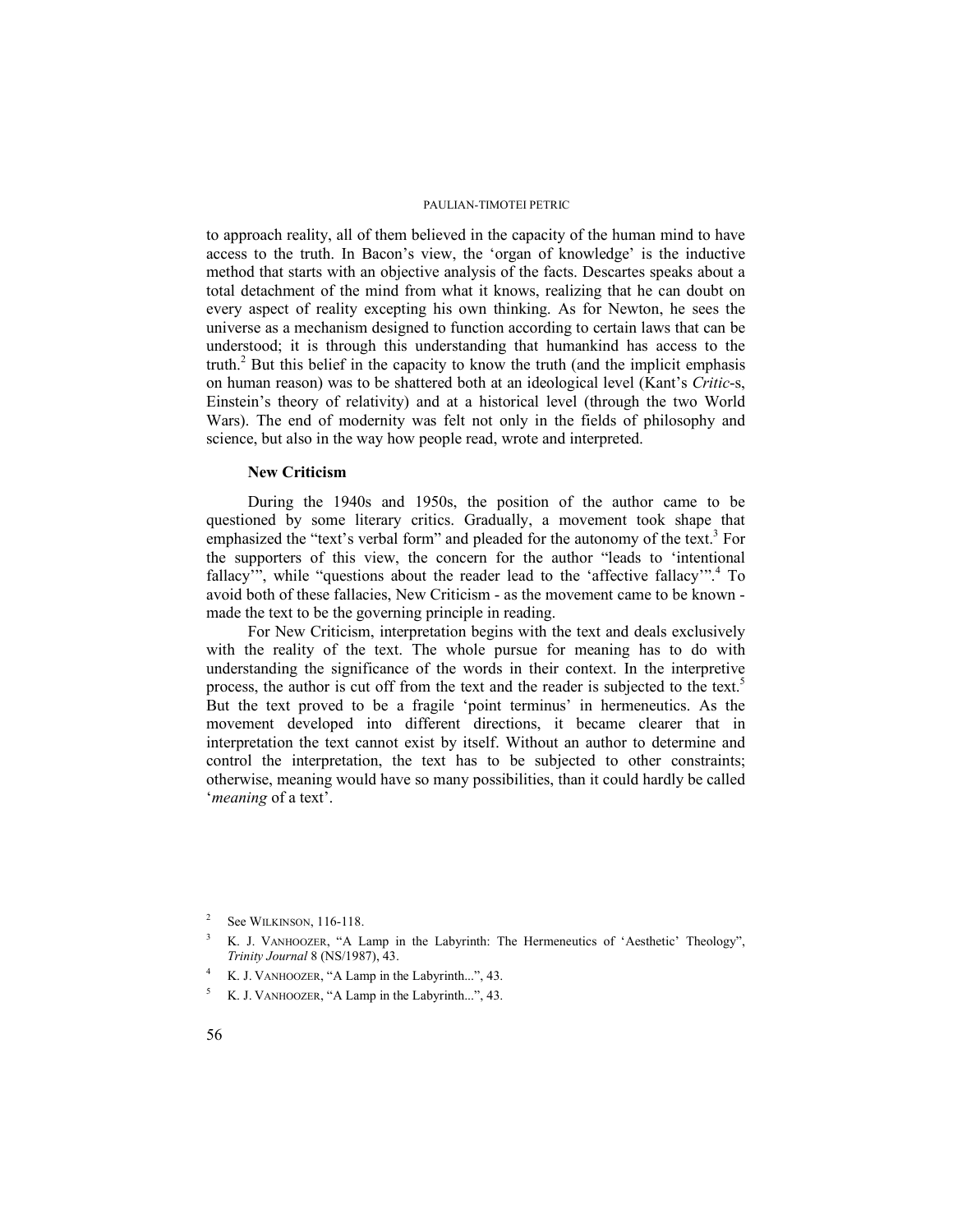### **Structuralist Criticism**

Structuralist Criticism continues the agenda of New Criticism, refusing to accept that the author's intention has anything to do with the meaning of the text. The movement could be described as "a belief in the non-referential character of literature; a concern for literary form, shape, and genre".<sup>6</sup> The structuralist view makes the author to be "overshadowed by the literary codes that are held to be real determiners of meaning".<sup>7</sup>

The text is the master of its own interpretation, as in the New Criticism. But the structuralists go further and speak about finding the meaning of the text by paying attention to cultural 'codes' and rules embedded in the text: "The unconscious constraints of linguistic convention, not the author's conscious intent, are the real determiners of meaning."<sup>8</sup> These codes are different from one text to another and especially from one type of literature to another. Therefore, in the interpretive process, an important task is to accurately recognize the type of literature that a certain text belongs to and implicitly to acknowledge its appropriate 'literary code'. Such an approach changes dramatically our way of reading and our 'search' in the text. The text is no longer seen as bearing the mark of its author, but rather as using 'cultural conventions' through which it "makes sense."<sup>9</sup>

Either referring to the text or to the structures enclosed in it, New Criticism and Structuralist Criticism have a large common ground: the emphasis on the text along with the rejection of any 'authorial' claim in the quest for meaning. The text is completely cut off from the author and it has to be interpreted accordingly.

> Beginning with New Criticism in the 1940s and continuing through structuralism in the 1960s, literary critics have attempted to find a principle for determinate meaning based on the text alone, considered as an entity autonomous from its author.<sup>10</sup>

While the main trend in literary criticism was to separate the interpretation from the author, there has been at least one 'voice' who sought to preserve the role of the author in interpretation. E. D. Hirsch tried to reconcile the traditional

- 6 K. J. VANHOOZER, "A Lamp in the Labyrinth...", 44.
- 7 K. J. VANHOOZER, "A Lamp in the Labyrinth...", 44.
- 8 K. J. VANHOOZER, "A Lamp in the Labyrinth...", 44.
- 9 K. J. VANHOOZER, "A Lamp in the Labyrinth...", 45.
- <sup>10</sup> K. J. VANHOOZER, "The Reader in New Testament Interpretation", in J. B. GREEN (ed.) *Hearing the New Testament - Strategies for Interpretation*, Eerdmans, Grand Rapids, 1995, 304.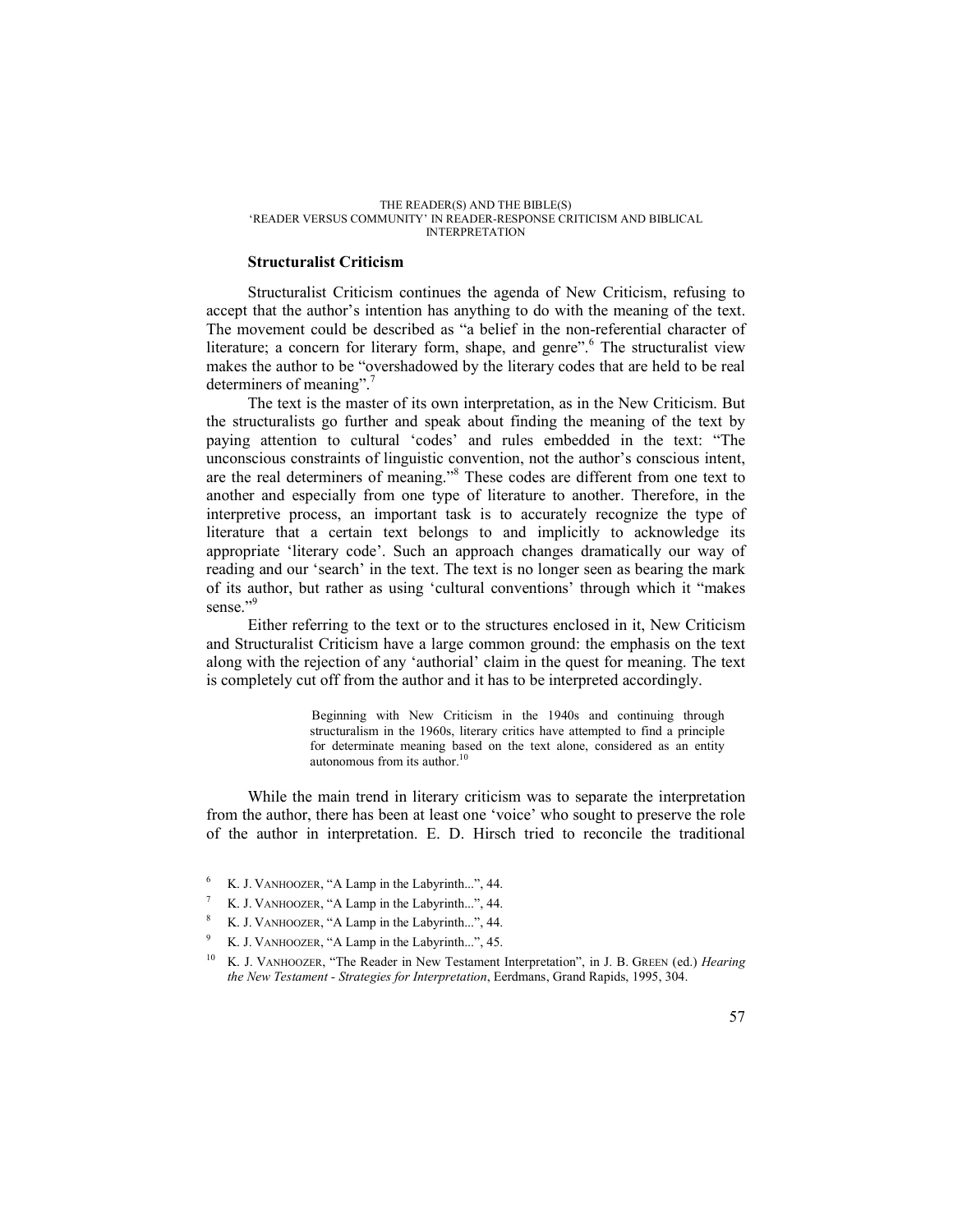concern for the author's intention and the new emphasis on the text. In his work *Validity in Interpretation*, Hirsch – contrary to the perspective of most his fellow contemporaries – argued for the author's intent as foundational for the text's meaning. In his view, "a text means what its author meant" and the author's intention is the only principle that could govern the interpretive process.<sup>11</sup> According to Hirsch "the meaning of a text is determined by virtue of its being grounded in the author's intent. This intention is a matter of the author's consciousness, and as an object of consciousness it may be reproduced".<sup>12</sup>

# **1.2. From Text to Reader – Types of Reader-Response Criticism**

The difference that E. D. Hirsch made between *meaning* – defined as the author's intention – and *significance* – the effect of the text upon the readers – showed that another concern was gradually becoming predominant: the reader. The text-oriented theories were closing the text into itself in such a way that there was no place for the reader in the interpretive process. The emphasis on the reader has resulted not only as a reaction to previous hermeneutical theories, but also as an effect of the discussions in culture and politics regarding human identity and the different ways in which each type of community relates to reality. The interpretive theories resulted from this approach – namely, the reader-response theories – take the attention away from the meaning of the text in relation to its author and its context, and place the reader in the center of the hermeneutical process. In its general form, reader-response criticism is defined therefore as a "theory of interpretation that asserts that the meaning of a text does not lie in the author's intended message but in the thoughts and feelings of readers as they encounter the text",<sup>13</sup> investigating "how the reader responds to a text".<sup>14</sup> This approach took a conservative or moderate form and also a radical one; in the following two sections we will briefly describe both of them.

<sup>11</sup> E. D. HIRSCH Jr., *Validity in Interpretation*, Yale University Press, New Haven, 1967, 1.

<sup>&</sup>lt;sup>12</sup> VANHOOZER, "A Lamp in the Labyrinth", 29.

<sup>13</sup> W. E. ELWELL and R. W. YARBROUGH, *Encountering the New Testament - A Historical and Theological Survey*, Baker Books, Grand Rapids, 1997, 402.

<sup>&</sup>lt;sup>14</sup> D. F. WATSON, "Rhetorical Criticism", " in J. B. GREEN, S. MCKNIGHT and H. I. MARSHALL (eds.), *Dictionary of Jesus and the Gospels*, InterVarsity Press, Downers Grove, 1992, 701.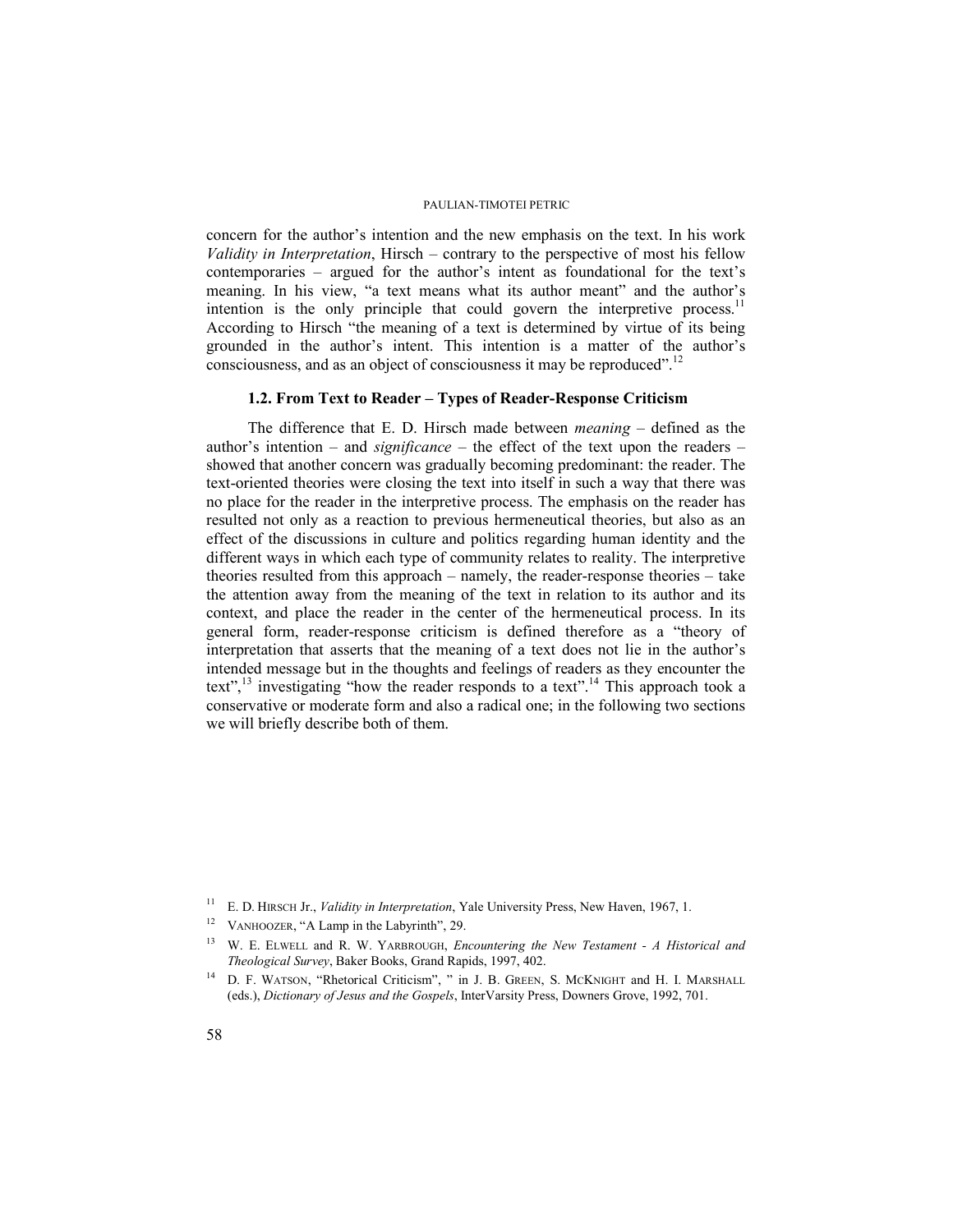### **Conservative Reader-Response**

Still indebted to their structuralist roots, "early reader-response critics tended to be 'conservative'", trying to keep in balance the role played by the reader in interpretation and "the rhetorical strategies of the text itself" that direct the reader towards a certain interpretation.<sup>15</sup> From such a perspective, where both the text and the reader have a role in producing meaning, reading becomes "essentially an *obedient* activity".<sup>16</sup>

Conservative reader-response critics differ from one another in matters of understanding the dynamic relationship between the text and the reader. Wolfang Iser speaks about 'gaps' that exist in the text and that are filled by the reader in the interpretive process.<sup>17</sup> Therefore, reading is defined as "filling in the blanks" and "making connections".<sup>18</sup> Without being filled, these 'gaps' in the textual meaning "remain only potential rather than actual".<sup>19</sup> This approach is to be considered a conservative one due to its emphasis on what the text says – actually, on what the text does not say. Even when the reader completes the meaning of a text, he does so "following authorial instructions and textual indications".<sup>20</sup> However, Iser's theory belongs to the side of reader-response criticism because of the active role played, in his approach, by the reader in filling the textual 'gaps' with meaning. In Iser's words, "…the text only takes on life when it is realized... The convergence of text and reader bring the literary work into existence".<sup>21</sup>

Another view that tries to reconcile the text and the reader has been outlined by Paul Ricoeur. He describes the reading as "the process by which the world of the text intersects with the world of the reader".<sup>22</sup> The text offers a wide space of interpretation, but this space is limited by the text itself. In the meantime, due to its openness, the text does not enforce to the reader a certain meaning: "Perhaps we

- <sup>15</sup> VANHOOZER, "The Reader…", 307.
- VANHOOZER, "The Reader...", 307.
- <sup>17</sup> VANHOOZER, "The Reader...", 308.
- <sup>18</sup> VANHOOZER, "The Reader…", 308.
- <sup>19</sup> A. C. THISELTON, *New Horizons in Hermeneutics The Theory and Practice of Transforming Biblical Reading*, Harper Collins Publishers, London, 1992, 515.
- <sup>20</sup> VANHOOZER, "The Reader...", 306.
- <sup>21</sup> W. ISER, *The Implied Reader: Patterns of Communication in Prose Fiction from Bunyan to Beckett*, Johns Hopkins University Press, Baltimore, 1974, 274-75.
- <sup>22</sup> VANHOOZER, "The Reader…", 309.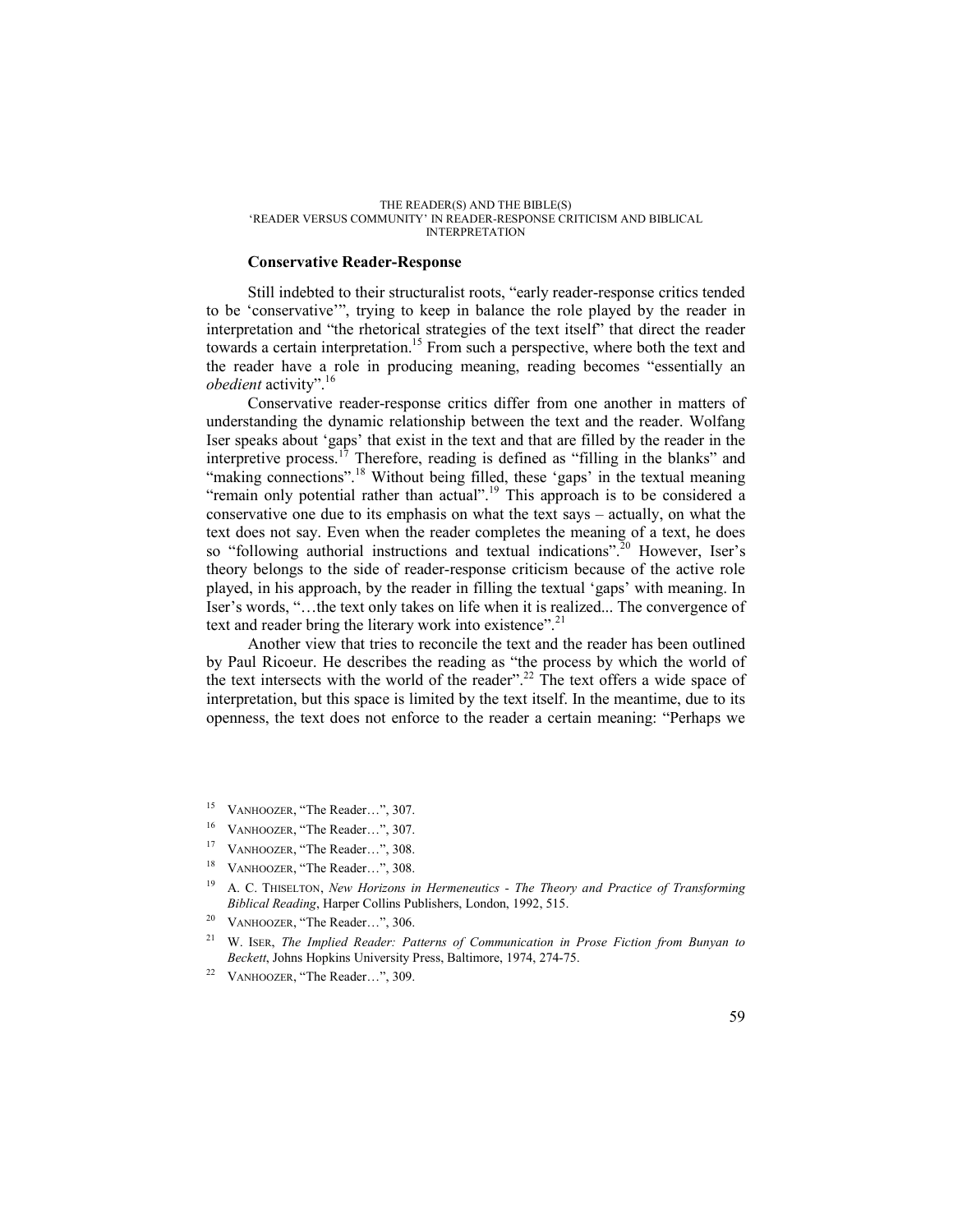should say that a text is a finite space of interpretation: there is not just one interpretation, but, on the other hand, there is not an infinite number of them."<sup>23</sup>

Iser and Ricoeur share the same concern for the role of the text as imposing, if not the content of interpretation, at least its limits. For both of them, reading remains an interaction between two sides, in which each side acknowledges the presence or the potential presence of the other. Their reader is free to interpret and search for meaning, but in doing so, the reader has to relate himself or herself to the text's world. However, later reader-response theories discredited the text and build their entire hermeneutical edifice on the reader and on the history of readings.<sup>24</sup>

### **Radical Reader-Response**

Most of the scholars who have approached the biblical text in the light of reader-response theories have used a moderate or a conservative form of readerresponse criticism. However, the literary criticism's spectrum includes also a radical view of reader-response. According to this view, the reader is the absolute and unique source for meaning, creating it in the act of reading. "The reader determines what to make of the text" and his or her interests "drive the process of interpretation".<sup>25</sup> Following that, interpretation is no longer a response to the text; it becomes a reaction, and even a reaction against the text: "we could speak of reader-rejection rather than reader-reception of the text"<sup>26</sup>.

For neo-pragmatists as Richard Rorty, the main concern is not the meaning of a text, but rather its uses. There is not a 'right' reading, but rather there are readings that are more useful and interesting than others.<sup>27</sup> Besides Neopragmatism, the other dominant view in radical reader-response is represented by Roland Barthes. With Barthes, the classical distinction between author and reader is surpassed, because he "proclaims both the death of the Author […] and the birth of the Reader".<sup>28</sup> When the reader-response hermeneutics proclaims "the death of the Author", the question is whether the status of the 'reader' himself or herself is not affected. Without an author to relate to, in front of a text that has no intrinsic meaning, the reader becomes eventually the creator of meaning and the actual 'writer' of the text.

- <sup>24</sup> VANHOOZER, "The Reader...", p. 304.
- <sup>25</sup> VANHOOZER, "The Reader...", 306.
- <sup>26</sup> VANHOOZER, "The Reader…", 307.
- <sup>27</sup> VANHOOZER, "The Reader…", 311.
- <sup>28</sup> VANHOOZER, "The Reader...", 311.

<sup>23</sup> P. RICOEUR, "World of the Text, World of the Reader" in M. J. VALDES (ed.), *A Ricoeur Reader: Reflection and Imagination*, Harvester Wheatsheaf, New York, 1991, 494.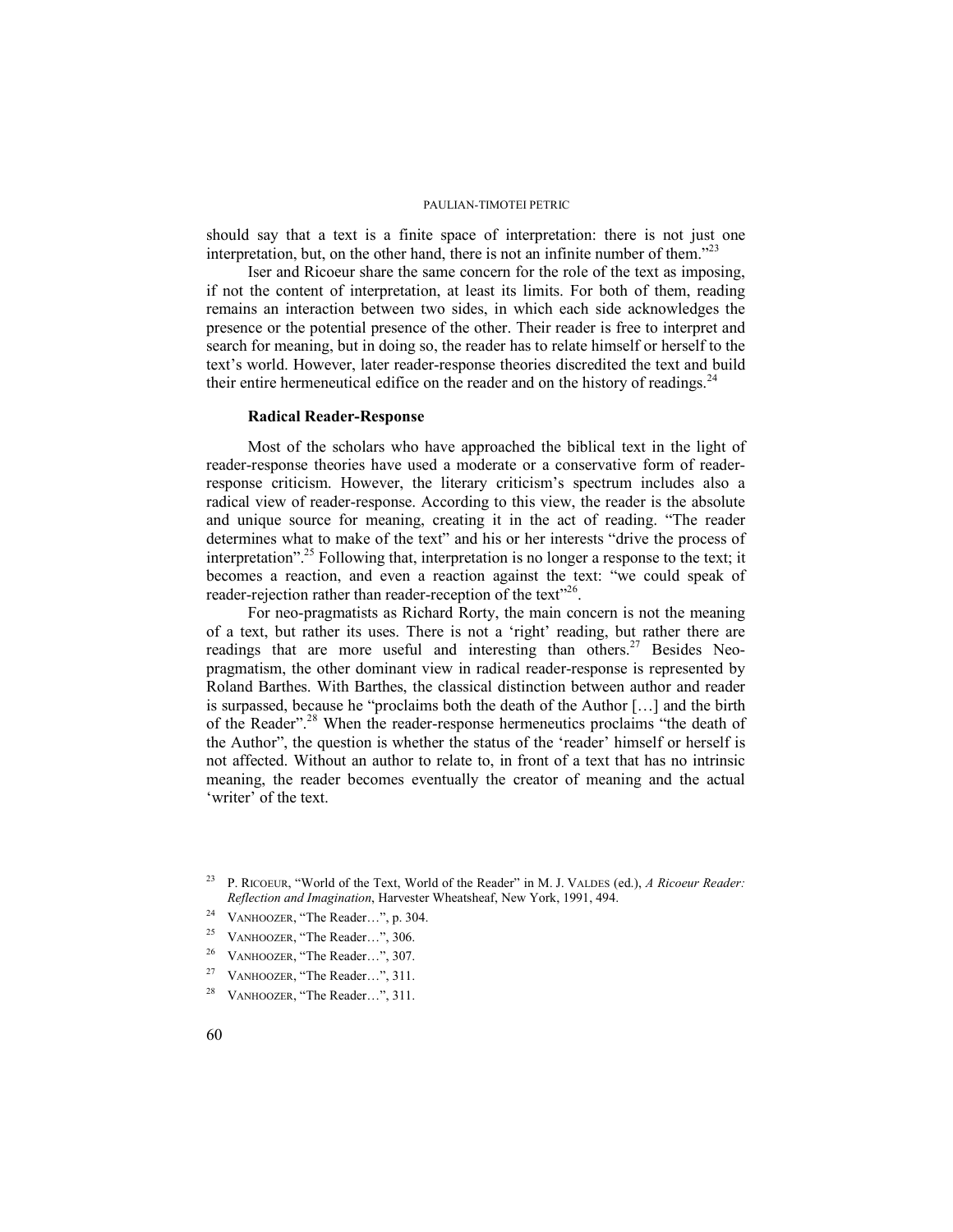### **1.3. Challenges to Christianity**

### **Without the Author, is there a Bible?**

Our main concern regarding reader-response criticism, at least in its radical form, is that it affects the essential Christian belief that sees the Bible as the Word of God. If the historical and the conceptual gap between the author and the reader rule out the possibility of a meaning transmitted from one to the other, then how much more the ontological and epistemological "gap" between a transcendent God (as Author) and a human being limited in time and space (as reader) makes the reader totally incapable to see anything else in the text than his or her mind. Therefore, without God as the Author, the Bible can no longer be regarded as the revelation of God. It becomes just a literary product of a certain culture, written throughout several centuries, that speaks about the beliefs (probably) of an antique civilization (Judaism) and of a Jewish-Christian community in the first century A.D. With each reading of the biblical text, a new meaning would emerge and actually a new text would be created:

> For proponents of 'reader-response theory', however – at least in its more extreme forms – there is no such thing as an objective text. Insofar as every reader brings an interpretative framework to the text, to that extent every reader generates a new meaning and thus creates a new text.<sup>21</sup>

A reader-response approach, taken to its ultimate implications, leads to the death of the biblical hermeneutics simply because the literary text to which the hermeneutic paradigms and principles are applied is no longer the *Bible*. It is something else, but no longer the Book that shaped the history of mankind and changed the lives of thousands of people.

## **A Postmodern Confession of Faith - "***My* **Lord and** *my* **God..."**

These words were spoken by Thomas, when he met the risen Lord, after initially doubting His resurrection (Jn 20,28). As it is generally agreed, they express his devotion to the risen Christ and his belief in Him. However, in view of the recent shift in hermeneutics, they could be seen as a symbol of the ultimate result of a reader-response approach. If the reader is the one who brings meaning

<sup>29</sup> M. SILVA, "Contemporary Approaches to Biblical Interpretation" in W. C. KAISER Jr. and M. SILVA (eds.), *An Introduction to Biblical Hermeneutics - The Search for Meaning*, Zondervan Publishing House, Grand Rapids, 1994, 243.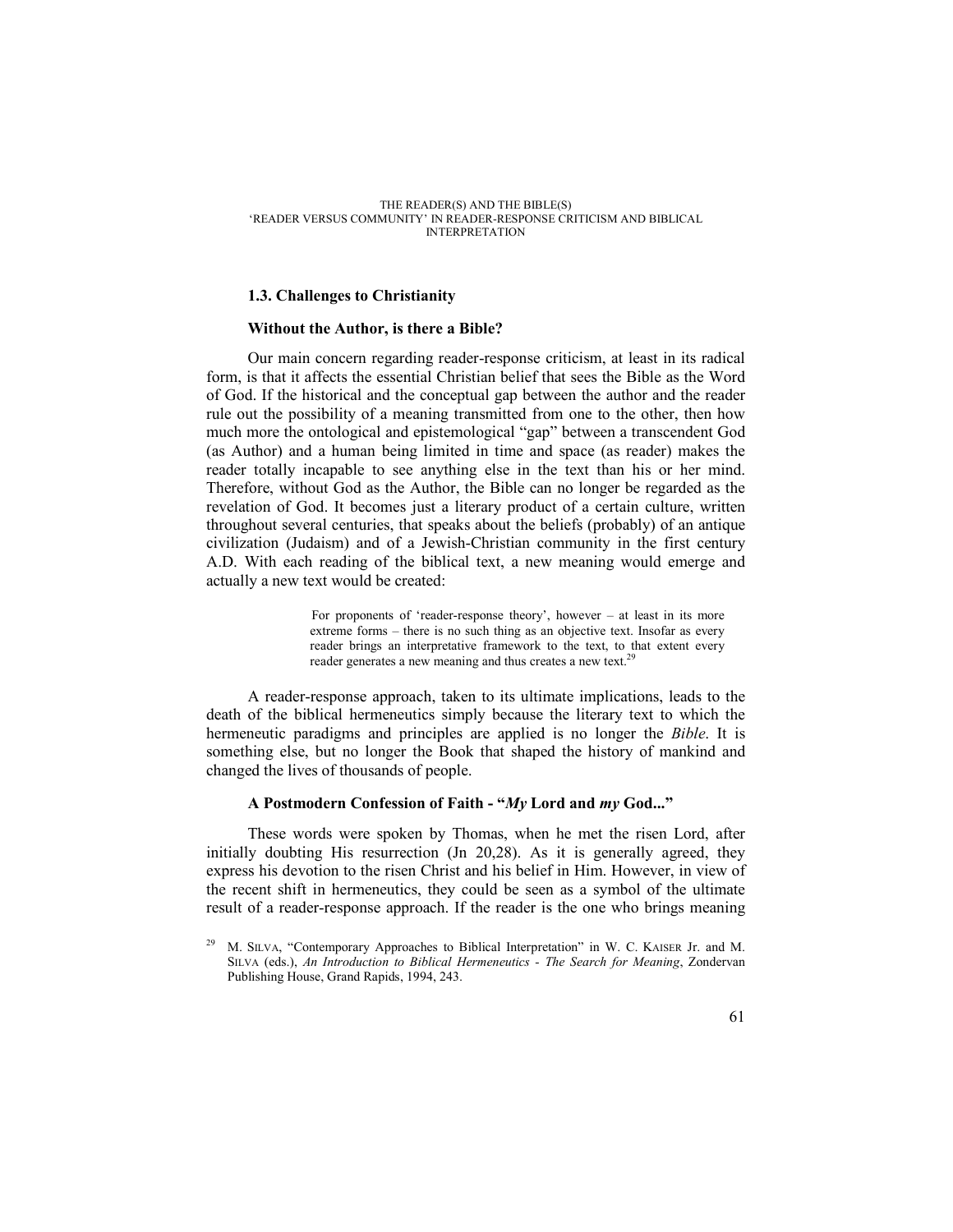into the text, then eventually the identity of Jesus and his ministry will be understood differently from one reader to another. As reader, I will find in the biblical text "*my* Jesus" as other readers would find "*their* Jesus". The pronouns added would not mean that we have different ways of experiencing the same Divine Reality, but rather, due to our different life experiences and expectations, *my* Jesus would be radically different from *theirs*. The focus and the limits of our present research do not allow us to fully explore all the theological implications of such a view. The historical-critical approach led to the issue of a Christ of faith different from the Christ of history. The reader-response criticism would inevitably make *my* Christ ontologically and functionally different from *their* Christ. From that point on, the essence of Christianity is lost.

# **From "Sola Scriptura" to "Solus Lector"**

The new directions in hermeneutics challenge the evangelical Christians to reconsider and re-define one of the basic principles of the Reformation, namely sola Scriptura.<sup>30</sup> Historically and theologically, this principle has been related to and thought together with the other *sola*-s of the Reformation: *sola gratia*, *sola fide*, *solus Christus*. Actually, *sola Scriptura* has never meant reading the Bible in a total separation from the Christian belief and witness throughout the centuries. However, with the postmodern challenge to all that had been previously accepted and considered authoritative, the interpretative principle of the Reformation needs to be detailed and clarified in view of the present hermeneutical debate. Under the pressure of the changes that have recently taken place in hermeneutics, another principle threatens to become a governing principle in biblical interpretation: *solus lector*. Therefore, the issue of Scripture's authority needs to be defined and explained to a pluralistic world in which the concept of authority is no longer a function of a community or a culture, but rather of an individual.

## **2. The Role of the Community in Interpretation**

## **2.1. Stanley Fish's Hermeneutical 'Pilgrimage'**

The solutions proposed by the main two types of reader-response criticism did not satisfy all the critics. Conservative reader-response was accused for its attempts to satisfy both parties - "both 'objectivists' who still believe in textual 'givens', and pluralists who view meaning as constructs determined by the agenda and expectations of readers".<sup>31</sup> The radical form of the movement was accused of

<sup>30</sup> For an analysis of *Sola Scriptura* and its implications, see A. N. S. LANE, "*Sola Scriptura?* Making Sense of a Post-Reformation Slogan" in P. E. SATTERTHWAITE and D. F. WRIGHT (eds.), *A Pathway into the Holy Scriptures*, Eerdmans, Grand Rapids, 1994, 297-327.

<sup>31</sup> THISELTON, *New Horizons in Hermeneutics,* 522.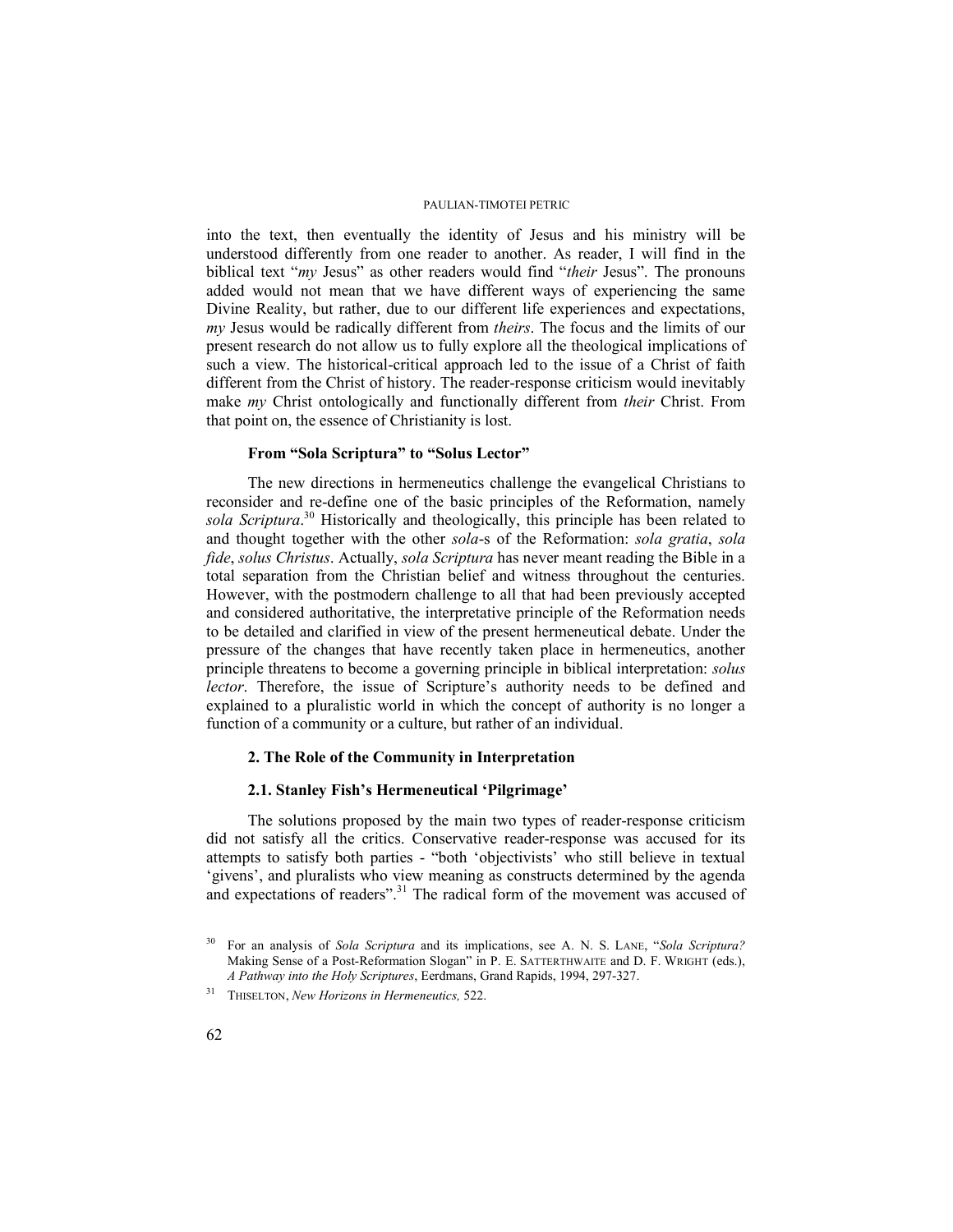allowing an infinite number of readings for the same text, leading toward interpretive anarchy. Stanley Fish has attempted to adjust the reader-response criticism by introducing a certain governing principle in interpretation. In fact, the course of his life reflects the changes produced in the last decades in the interpretive theories.

Stanley Fish started as an early reader-response critic, arguing that "all readers are textually directed"; the fact that the texts determine their own interpretation is sometimes overlooked by the readers "because they have not paid attention to the ways texts have controlled them".<sup>32</sup> From this form of extreme structuralism, Fish moves in the 1980s to post-structuralism, rejecting any objective control of the text on the readers. From his new position, he sees the reader as responsible of bringing meaning into the text. The reader objectifies the text and its characteristics, and doing so, it controls it – because "the text and all its features are only defined and therefore brought into existence by the reader's interpretive strategies".<sup>33</sup>

# **2.2. "Interpretive Communities": An Attempt to Avoid Hermeneutic Anarchy**

However, Fish considered that there have to be certain limits in interpretation. When the reader is the one who brings meaning into the text and controls its interpretation, then anarchy can no longer be avoided – unless a parallel governing principle is used. Fish finds this principle in the role that the community plays. Each reader belongs – consciously or not – to an 'interpretive community'; this 'critical community' defines the reader and his reading experience.<sup>34</sup> In another words, while the reader is still the 'master' over the meaning of a text, he or she is ultimately under the rule of a community that objectifies for itself a certain meaning in interpretation. Fish states that

> ...there is no subjective element of reading because the observer is never individual in the sense of unique or private, but is always the product of categories of understanding that are his by virtue of his membership in a community of interpretation.<sup>3</sup>

- <sup>34</sup> FOWLER, "Who Is 'the reader...", 14.
- <sup>35</sup> S. FISH, *Doing What Comes Naturally: Change, Rhetoric and the Practice of Theory in Literary and Legal Studies*, Clarendon Press, Oxford, 1989, 83.

<sup>32</sup> R. M. FOWLER, "Who Is 'the reader' in reader response criticism", in *Semeia* 31 (1985), 13.

<sup>&</sup>lt;sup>33</sup> FOWLER, "Who Is 'the reader...", 14.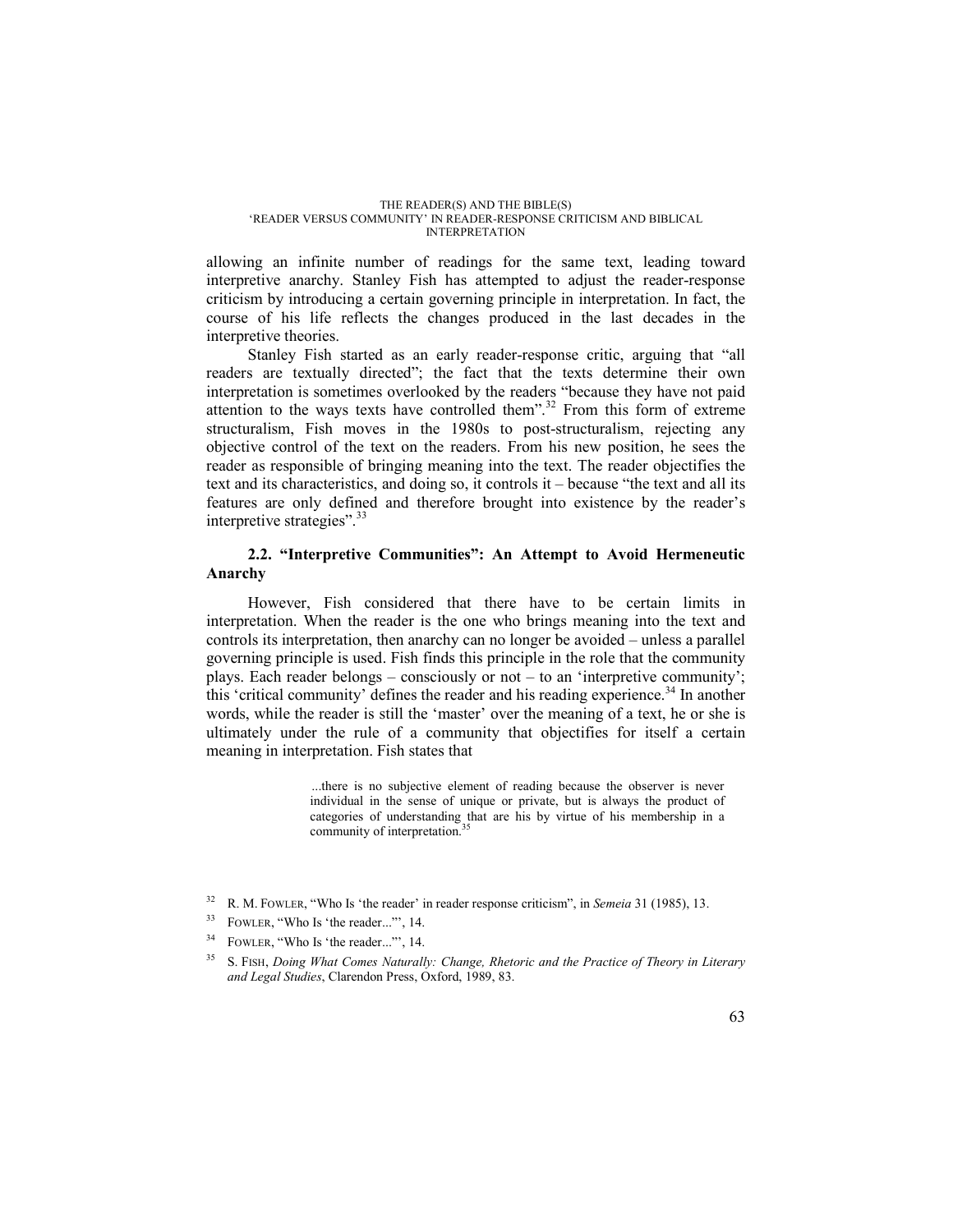Stanley Fish's approach has been influenced by the discussion that Thomas Kuhn – a scientist – has raised with the publication of his work *The Structure of*  Scientific Revolutions.<sup>36</sup> Referring specifically to the field of science, Kuhn considers every scientist belonging to a certain community "of other whose research is oriented by a particular 'paradigm' of interpretative framework".  $37$ Such a community becomes the context where the interpretation of data takes place and therefore it influences the interpretive process. In Fish's theory, Fowler identifies three processes that take place simultaneously in the interaction between the community, the text and the reader: (1) the community defines the text and the strategies to be used in interpretation; (2) the text shapes its reader and the expectations of the community; (3) the reader, under the community's instruction, construes the text and generates changes in the critical community.<sup>38</sup>

# **3. A Particular Case: The Evangelical Christian Community and Biblical Interpretation**

In their attempt to remain faithful to the exegetical heritage of the Reformation, contemporary evangelical exegetes saw in very positive terms the focus on the author – focus present in literary criticism until the middle of the twentieth century. Reformation hermeneutics considers "that the author's intention is something determinate and unchanging, about which objective knowledge may be had on the basis of objective evidence."<sup>39</sup> Therefore, many evangelical exegetes were confident with the methods and developments in hermeneutics, because these were confirming in fact the interpretative principles of the Reformation. With this confidence, they have approach the new movements in literary criticism, hoping that the new tools and emphasis that modern hermeneutics was bringing would raise biblical interpretation to the status of a valid dialog-partner with the field of hermeneutics as a whole.

However, due to this (sometimes uncritical) openness, biblical interpretation has become subjected to the fast-changing world of hermeneutics. "The normative status of authorial intent<sup>340</sup> had a short life and the new waves – new criticism, structuralism and post-structuralism – dazzled the exegetes of the Bible. With each new movement, the Bible has been re-read from another perspective, in the biblical scholars' attempt to adapt their research to the ongoing status of the hermeneutic discussion. We wonder whether these attempts are responsible for the attitude that

- <sup>38</sup> FOWLER, "Who Is 'the reader..."', 14.
- <sup>39</sup> VANHOOZER, "A Lamp in the Labyrinth", 28.
- <sup>40</sup> VANHOOZER, "A Lamp in the Labyrinth", 29.

<sup>36</sup> T. S. KUHN, *The Structure of Scientific Revolutions*, University of Chicago Press, Chicago, 1970.

<sup>37</sup> VANHOOZER, "The Reader…", 302.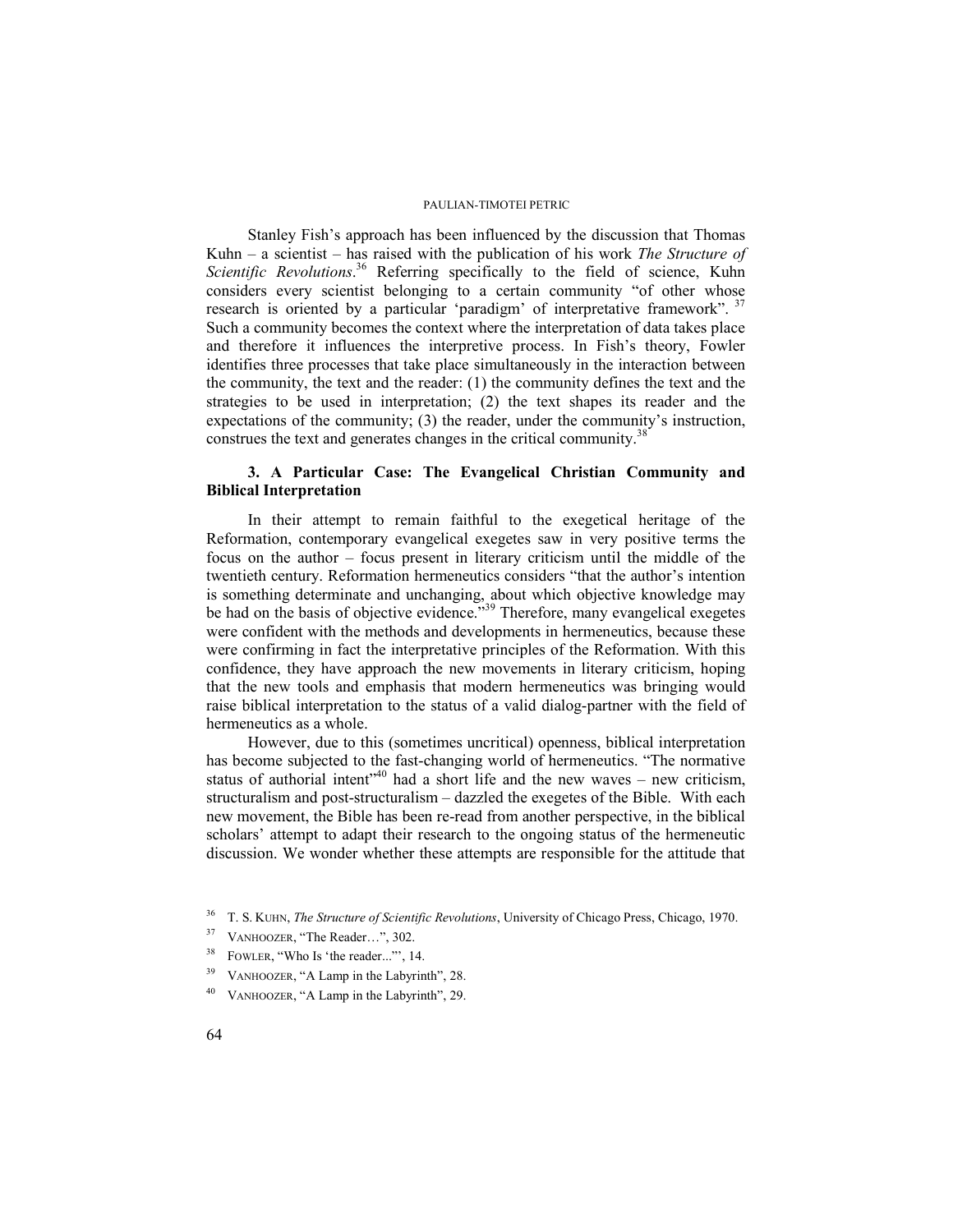we have, as post-modern readers, towards the Bible: as something to read ourselves into rather than *something to be read by*.

## **3.1. The Christian as Reader within an Interpretive Community**

In an honest analysis of the way we read the Bible, it is essential to recognize the community's influence on our interpretation. A community of "belief, liturgy and praxis" is also an "interpretive community", providing the interpretation of the Bible and of the life itself. In fact, understanding a community from this perspective would enable us to grasp better its theological identity. As Christians, we are all "inevitably constrained by histories of interpretation, traditions and contemporary communities of faith."<sup>41</sup> The community influences the way in which a reader approaches a text, the expectations and even the conclusions drawn from the text – in other words, the entire pursue for meaning: "meaning must always have some locale".<sup>42</sup>

A Christian community is more than just an interpretive community; in the meantime, the Bible is more than a simple text to read and interpret. Literary theory, while it can produce attractive definitions of meaning and consequently new methods for interpretation, should not become normative for biblical interpretation. There are, of course, similarities between these two areas where interpretive processes take place – and some of them have already been mentioned. However, most of the literary criticism is dependent upon certain premises and paradigms that do not have anything in common either with the Christian belief or with the biblical text itself.

> Literary theory, for good or for ill, brings into biblical studies an intimidating and complicated network of assumptions and methods which were not in origin designed to take account of the particular nature of *biblical* texts. These carry with them their own agenda of deeply philosophical questions about the status of language, the nature of texts, and the relations between language, the world, and theories of knowledge.<sup>43</sup>

## **The Community forms the Reader**

A community's role in interpretation is mainly visible on three levels: it sets the *limits* of the interpretation, it offers the *methods* used and it validates its *results*. A community has a set of beliefs and practices on the basis of which it is

- <sup>42</sup> MCKNIGHT, "Literary Criticism" , 476.
- <sup>43</sup> THISELTON, *New Horizons in Hermeneutics* , 471.

<sup>&</sup>lt;sup>41</sup> MCKNIGHT, "Literary Criticism" in J. B. GREEN, S. MCKNIGHT and H. I. MARSHALL (eds.), *Dictionary of Jesus and the Gospels*, InterVarsity Press, Downers Grove, 1992, 476.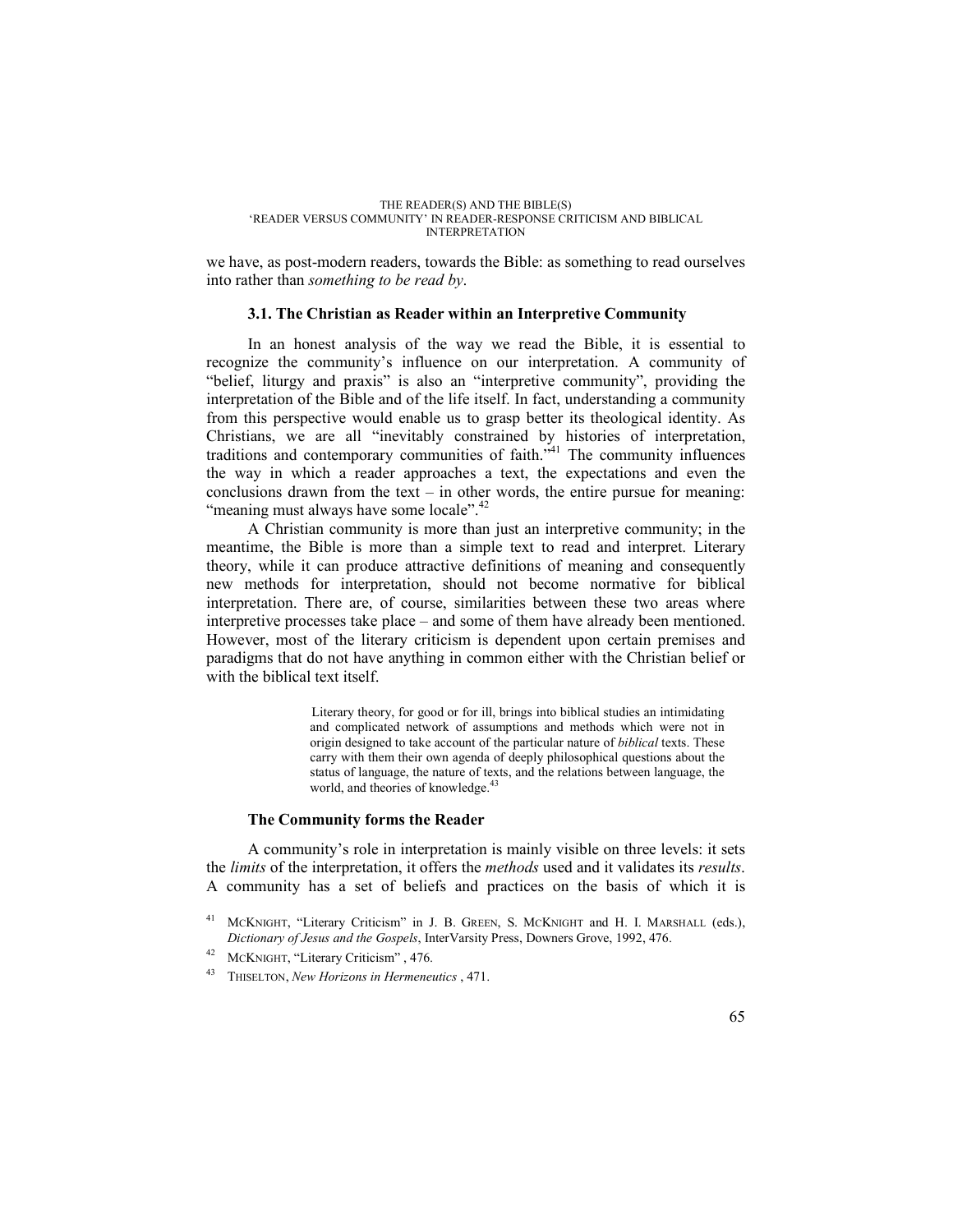considered to be close to some communities and different from others. Particularly, a Christian community is defined by a specific understanding of revelation, redemption and the believer's communion with God. It is in these limits determined by the 'Confession (or Rule) of Faith' that a Christian reader from a certain community operates.<sup>44</sup> Acknowledging the identity of the community expressed theologically and liturgically, the reader who belongs to it would willingly subscribe to certain limits; these limits would determine the way in which the biblical text is approached. The Eastern Orthodoxy underlines the principle that the Bible is the Book of the Church. Although such a perspective could be seen as an expression of a reluctant attitude towards a personal reading of the Bible, it rather places the biblical interpretation in its proper place: the Eucharistic community. A Christian reads the Bible as an act of community worship and as a personal expression of that corporate worship life.

## **The Community reforms the Reader**

An important aspect of reading the Bible within a Christian community is that the reader is constantly re-formed by the tradition, beliefs and present experiences of his or her community. It is not only that the community sets, by its own identity, a certain 'rule' of interpretation. The community is itself renewed in its ongoing interaction with the biblical text. New perspectives, new expectations and new experiences would mean eventually new 'readings' for all the readers belonging to the same community. While the interpretation is governed by the community's identity and beliefs, it is however a dynamic process. In the act of reading, a community discovers itself, and specifically defines and re-defines itself.

However, this process is bi-directional. In the same time, readers have their own experiences, which – brought into the life of the community – would affect and sometimes even govern their community life. It is extremely important to understand that both the world of the reader and the life of the community change in time, and therefore each reading has a new personal dimension and a new communal expression. Whenever the community's life is governed by its fundamental creed and values, the reader would approach the text with an 'obedient' perspective. But when a community bears to much the mark of the reader's experiences, these experiences would receive a normative status and would encourage readers to see themselves as 'masters' of the text. In this way, from what it can be described as '*our* reading', a Christian community would eventually get to a diversity of '*my* reading'-s, that will sooner or later will undermine the essence of Christian identity.

<sup>44</sup> See the discussion on the 'Rule of Faith' as governing Christian interpretation in R. W. WALL, "Reading the Bible from within Our Traditions: The 'Rule of Faith' in Theological Hermeneutics" in J. B. GREEN and M. TURNER (eds.), *Between Two Horizons - Spanning New Testament Studies and Systematic Theology*, Grand Rapids, Eerdmans, 2000, 88-107.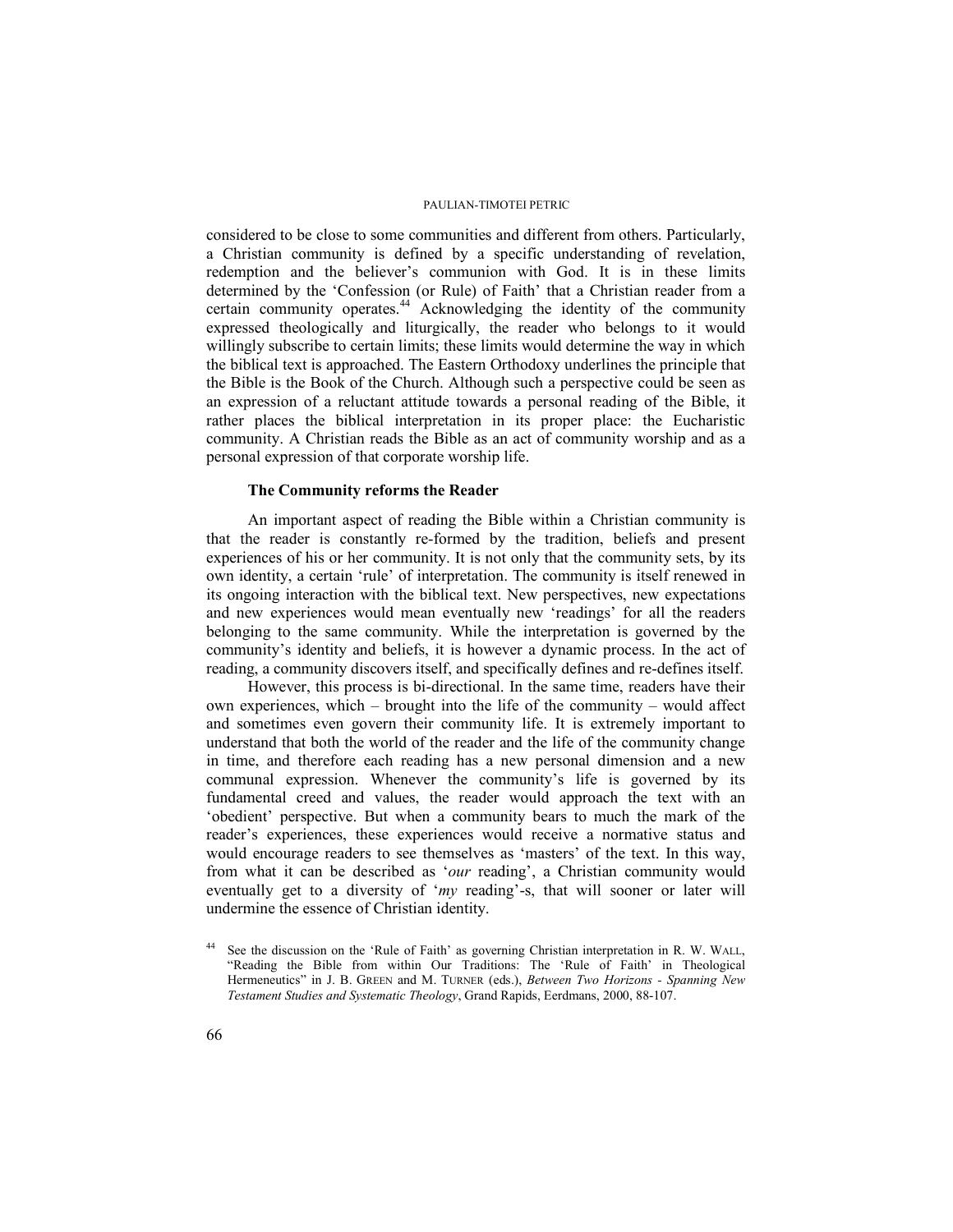### **3.2. The Christian as Believer within a Liturgical Community**

As we have previously mentioned, a Christian community shapes the way in which its members read and understand the Bible. We could say that, at least in this respect, the emphasis on the 'interpretive community' proves to be a valid approach to the process of interpretation. But a community is not based upon 'reading experiences', but upon 'belief experiences'. In many cases, it is the act of proclamation that leads people to belief, rather that the act of reading. For a Christian, belonging to a worshiping community is not a matter of 'reading or interpretive experience' but rather of 'discipleship experience'. Along with being shaped by the community he or she belongs to, a Christian would always think of himself or herself as being shaped by the work of the Holy Spirit. Eventually it is through the work of the Holy Spirit that a person is brought to the Christian belief, expressed in a particular community and lived out in a particular way of life. To consider the Christian believer only as a reader within a community that has its own interpretive tradition means to rule out the act of faith as it is prepared and empowered by God's direct illumination through the Holy Spirit and expressed in the liturgical life of the Church.

## **Conclusion**

The reader-response criticism rightly emphasizes the role played by "interpretive communities" in governing the interpretation of a certain text. A reader will always be a part of a "reading" community that has its own history, tradition, values and methods in interpretation. Referring particularly to the Christian community and the Bible, this form of reader-response criticism helps the interpreter to understand the various 'driving forces' in interpretation; but in the meantime, it remains subjective and pluralistic. At the core of the Christian belief is the fact that Christ Jesus is not merely "*our* truth", but "*the* Truth". A reader will always be influenced by the community to which – consciously or not – he or she belongs. His or her reading will be either along with the community's interpretation ("obedient reading") or against it ("revolutionary reading"). But the approach of a Christian reader to the Bible transcends such a status. A Christian reader of the Bible will not "interpret for believing" but rather "interpret while believing". Moreover, the reader who belongs to a Christian community would see the community – namely, the Church – as a place for both worship and interpretation, where each of these 'acts' is done in the light of the other. For the believer, the reading is an act of worship, as he or she stands in the front of God's